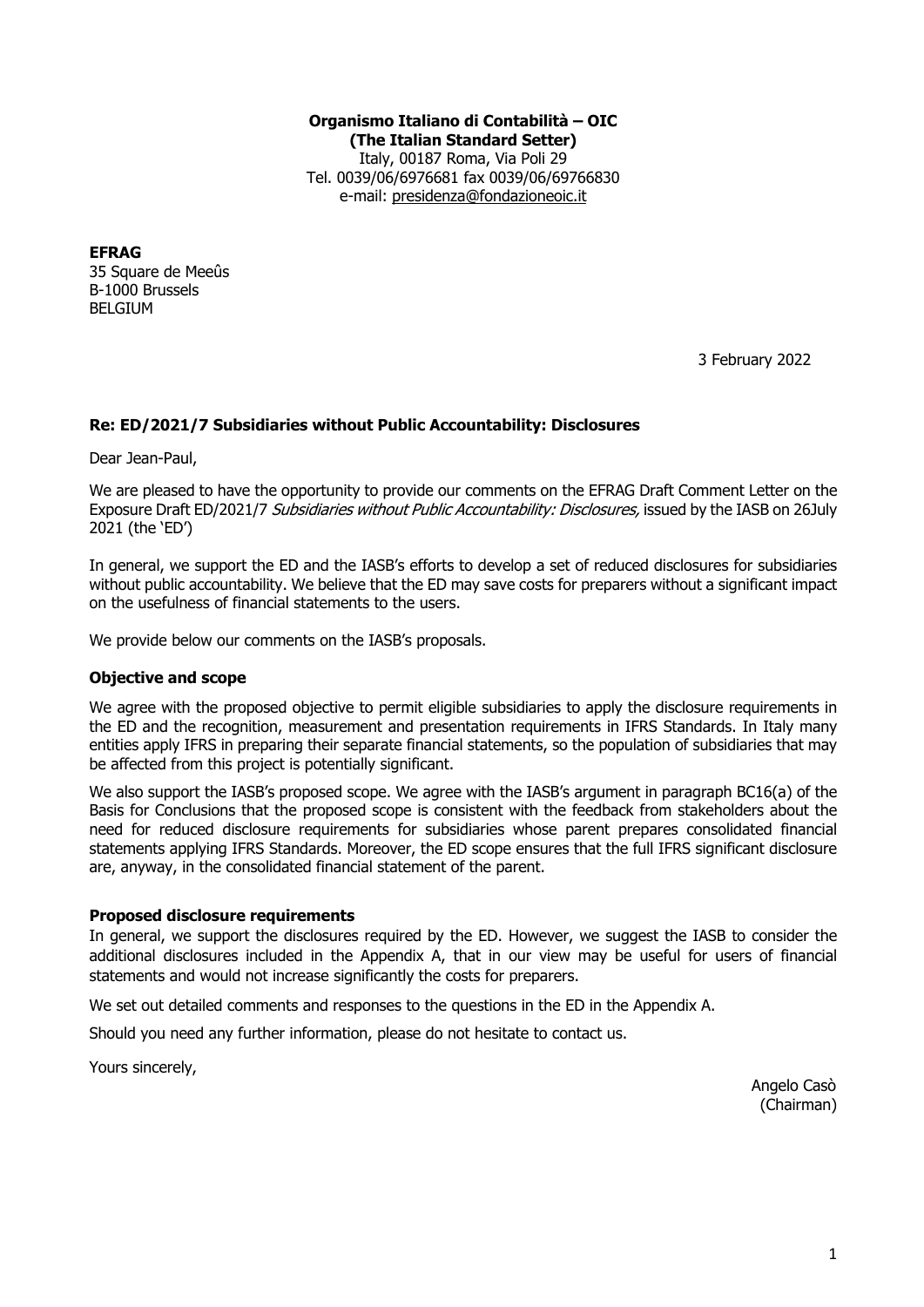## **Appendix A - OIC's responses to the questions raised in the ED**

### **Question 1 - Objective**

**Paragraph 1 of the draft Standard proposes that the objective of the draft Standard Subsidiaries without Public Accountability: Disclosures is to permit eligible subsidiaries to apply the disclosure requirements in the draft Standard and the recognition, measurement and presentation requirements in IFRS Standards.**

## **Do you agree with the objective of the draft Standard? Why or why not? If not, what objective would you suggest and why?**

We agree with the proposed objective of the ED, because it permits to subsidiaries without public accountability to apply the recognition, measurement and presentation requirements in IFRS Standards and the proposed reduced disclosure requirements. This approach in our view may reduce costs for subsidiaries to prepare IFRS financial statements and provide useful information to users of these financial statements.

In Italy many entities apply IFRS Standards to prepare their consolidated and separate financial statements, consequently a large number of entities may benefit of the proposed reduced disclosures.

## **Question 2 - Scope**

## **Paragraphs 6–8 of the draft Standard set out the proposed scope. Paragraphs BC12–BC22 of the Basis for Conclusions explain the IASB's reasons for that proposal.**

## **Do you agree with the proposed scope? Why or why not? If not, what approach would you suggest and why?**

We agree with IASB's proposed scope to apply the ED to subsidiaries without public accountability. This is because, we agree with the IASB's argument in paragraph BC16(a) of the Basis for Conclusions that the proposed scope responds to stakeholders' feedback to reduce disclosure requirements for subsidiaries whose parent prepares consolidated financial statements applying IFRS Standards. The ED scope ensures that the full IFRS significant disclosures are, anyway, in the consolidated financial statement of the parent.

We also support the approach in paragraph BC16(f) of the Basis for Conclusions that the IASB should first test its new approach with subsidiaries without public accountability and subsequently, after the application of the proposed disclosure requirements, consider whether the scope can be widened.

## **Question 3 – Approach to developing the proposed disclosure requirements**

### **Paragraphs BC23–BC39 of the Basis for Conclusions explain the IASB's reasons for its approach to developing the proposed disclosure requirements.**

### **Do you agree with that approach? Why or why not? If not, what approach would you suggest and why?**

We agree with the IASB's approach to consider the IFRS for SMEs as a starting point for developing the proposed disclosure requirements. This is because the disclosure requirements of the IFRS for SMEs have already been assessed by the IASB as suitable for entities without public accountability, and thus are appropriate when recognition and measurement requirements are the same in both IFRS Standards and the IFRS for SMEs Standard.

## **Question 4 – Exceptions to the approach**

**Paragraphs BC40–BC52 of the Basis for Conclusions explain the IASB's reasons for the exceptions to its approach to developing the proposed disclosure requirements. Exceptions (other than paragraph 130 of the draft Standard) relate to:**

**• disclosure objectives (paragraph BC41);**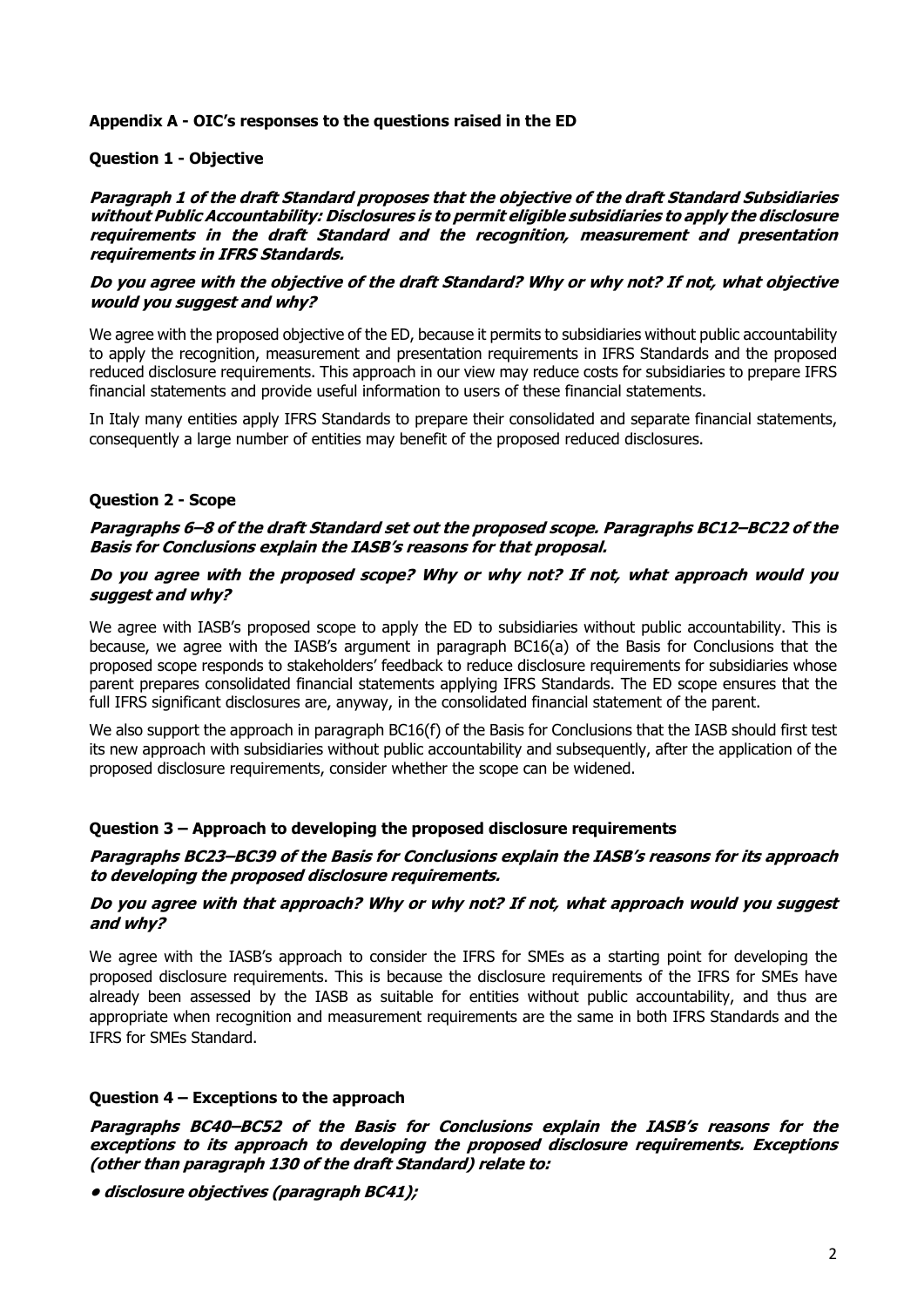- **investment entities (paragraphs BC42–BC45);**
- **changes in liabilities from financing activities (paragraph BC46);**
- **exploration for and evaluation of mineral resources (paragraphs BC47–BC49);**
- **defined benefit obligations (paragraph BC50);**
- **improvements to disclosure requirements in IFRS Standards (paragraph BC51); and**
- **additional disclosure requirements in the IFRS for SMEs Standard (paragraph BC52).**
- **(a) Do you agree with the exceptions? Why or why not? If not, which exceptions do you disagree with and why? Do you have suggestions for any other exceptions? If so, what suggestions do you have and why should those exceptions be made?**
- **(b) Paragraph 130 of the draft Standard proposes that entities disclose a reconciliation between the opening and closing balances in the statement of financial position for liabilities arising from financing activities. The proposed requirement is a simplified version of the requirements in paragraphs 44A–44E of IAS 7 Statement of Cash Flows.**
	- **(i) Would the information an eligible subsidiary reports in its financial statements applying paragraph 130 of the draft Standard differ from information it reports to its parent (as required by paragraphs 44A–44E of IFRS 7) so that its parent can prepare consolidated financial statements? If so, in what respect?**
	- **(ii) In your experience, to satisfy paragraphs 44A–44E of IAS 7, do consolidated financial statements regularly include a reconciliation between the opening and closing balances in the statement of financial position for liabilities arising from financing activities?**

In general, we agree with the proposed exceptions and we welcome that the IASB has included in the Basis for Conclusions a section to explain those exceptions.

We agree with the decision to omit disclosure objectives from the ED, because in our view the inclusion of disclosures objective may increase the amount of judgement and thus may increase costs for preparing financial statements.

#### **Question 5 - Disclosure requirements about transition to other IFRS Standards**

**Any disclosure requirements specified in an IFRS Standard or an amendment to an IFRS Standard about the entity's transition to that Standard or amended Standard would remain applicable to an entity that applies the Standard.**

**Paragraphs BC57–BC59 of the Basis for Conclusions explain the IASB's reasons for this proposal.**

**Do you agree with this proposal? Why or why not? If not, what approach would you suggest and why?**

We agree with this proposal.

#### **Question 6 - Disclosure requirements about insurance contracts**

**The draft Standard does not propose to reduce the disclosure requirements of IFRS 17 Insurance Contracts. Hence an entity that applies the Standard and applies IFRS 17 is required to apply the disclosure requirements in IFRS 17. Paragraphs BC61–BC64 of the Basis for Conclusions explain the IASB's reasons for not proposing any reduction to the disclosure requirements in IFRS 17.**

**(a) Do you agree that the draft Standard should not include reduced disclosure requirements for insurance contracts within the scope of IFRS 17? Why or why not? If you disagree, from which of the disclosure requirements in IFRS 17 should an entity that applies the Standard be exempt? Please explain why an entity applying the Standard should be exempt from the suggested disclosure requirements.**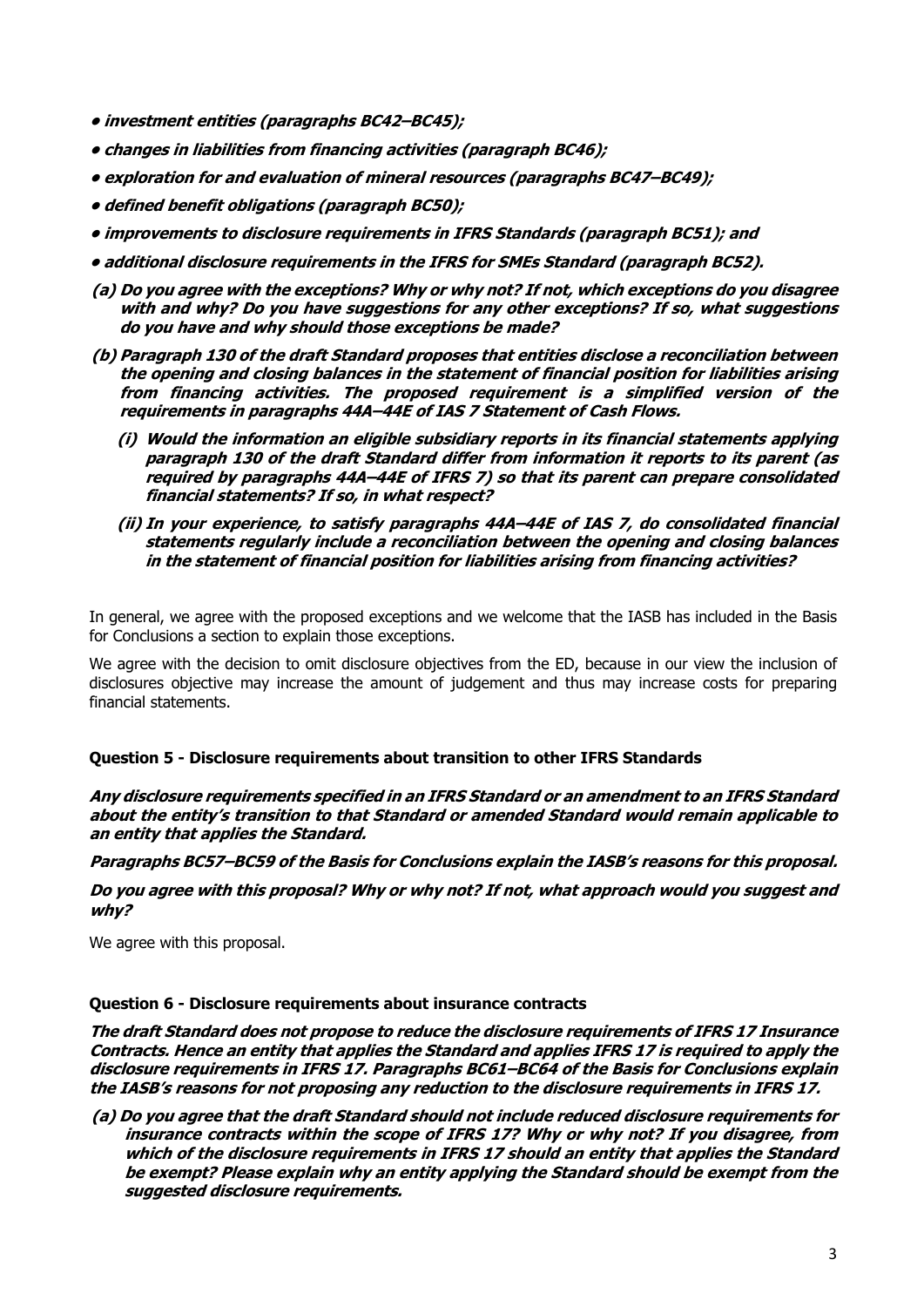## **(b) Are you aware of entities that issue insurance contracts within the scope of IFRS 17 and are eligible to apply the draft Standard? If so, please say whether such entities are common in your jurisdiction, and why they are not considered to be publicly accountable.**

Regarding question (b) we observe that currently in Italy non-listed insurance companies shall prepare annual accounts according to national accounting principles, so we expect a very limited number of entities that issue insurance contracts within the scope of IFRS 17 that are eligible to apply the ED.

# **Question 7 – Interaction with IFRS 1 First-time Adoption of International Financial Reporting Standards**

**Paragraphs 23–30 of the draft Standard propose reduced disclosure requirements that apply to an entity that is preparing its first IFRS financial statements and has elected to apply the Standard when preparing those financial statements.**

**If a first-time adopter of IFRS Standards elected to apply the draft Standard, the entity would:**

**• apply IFRS 1, except for the disclosure requirements in IFRS 1 listed in paragraph A1(a) of Appendix A of the draft Standard; and**

**• apply the disclosure requirements in paragraphs 23–30 of the draft Standard.**

**This approach is consistent with the IASB's proposals on how the draft Standard would interact with other IFRS Standards. However, IFRS 1 differs from other IFRS Standards—IFRS 1 applies only when an entity first adopts IFRS Standards and sets out how a first-time adopter of IFRS Standards should make that transition.**

**(c) Do you agree with including reduced disclosure requirements for IFRS 1 in the draft Standard rather than leaving the disclosure requirements in IFRS 1?**

**Paragraphs 12–14 of the draft Standard set out the relationship between the draft Standard and IFRS 1.**

**(d) Do you agree with the proposals in paragraphs 12–14 of the draft Standard? Why or why not? If not, what suggestions do you have and why?**

We agree with these proposals. However, we suggest the IASB to clarify in the body of the final standard that the use the of reduced-disclosure IFRS is not considered a change in an accounting policy in accordance with IAS 8**.**

# **Question 8 - The proposed disclosure requirements**

**Paragraphs 22–213 of the draft Standard set out proposed disclosure requirements for an entity that applies the Standard. In addition to your answers to Questions 4 to 7:**

- **(a) Do you agree with those proposals? Why or why not? If not, which proposals do you disagree with and why?**
- **(b) Do you recommend any further reduction in the disclosure requirements for an entity that applies the Standard? If so, which of the proposed disclosure requirements should be excluded from the Standard and why?**

## **(c) Do you recommend any additional disclosure requirements for an entity that applies the Standard? If so, which disclosure requirements from other IFRS Standards should be included in the Standard and why?**

We suggest the IASB to consider the additional disclosures listed below, that, in our view, may be useful for users and would not increase significantly the costs for preparers: